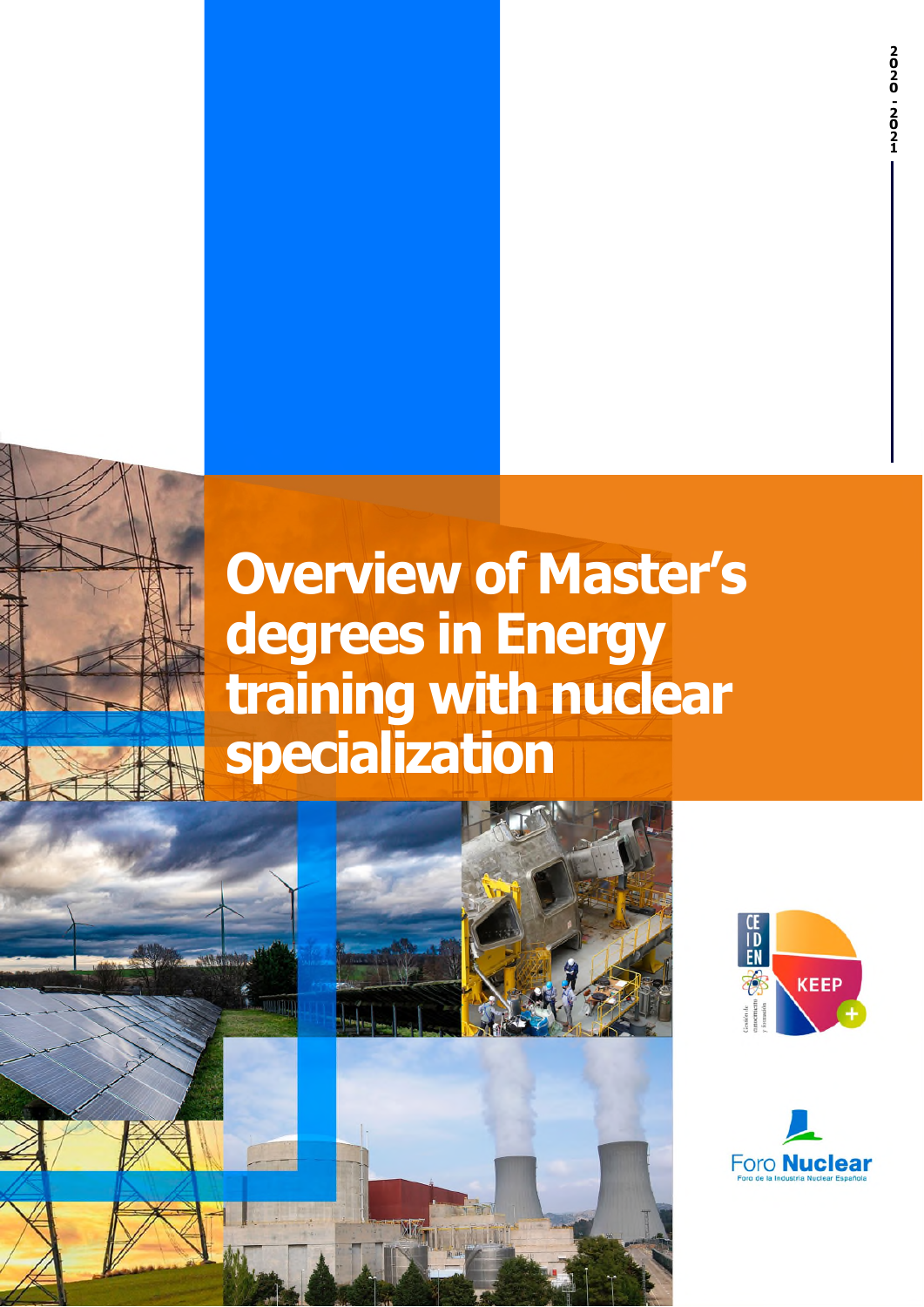

# Index:

| Energy Engineering for the Sustainable Development (UPV)3     |  |
|---------------------------------------------------------------|--|
|                                                               |  |
|                                                               |  |
|                                                               |  |
| Industrial Engineering. Specialty in Power Generation (UPV) 7 |  |
|                                                               |  |
|                                                               |  |





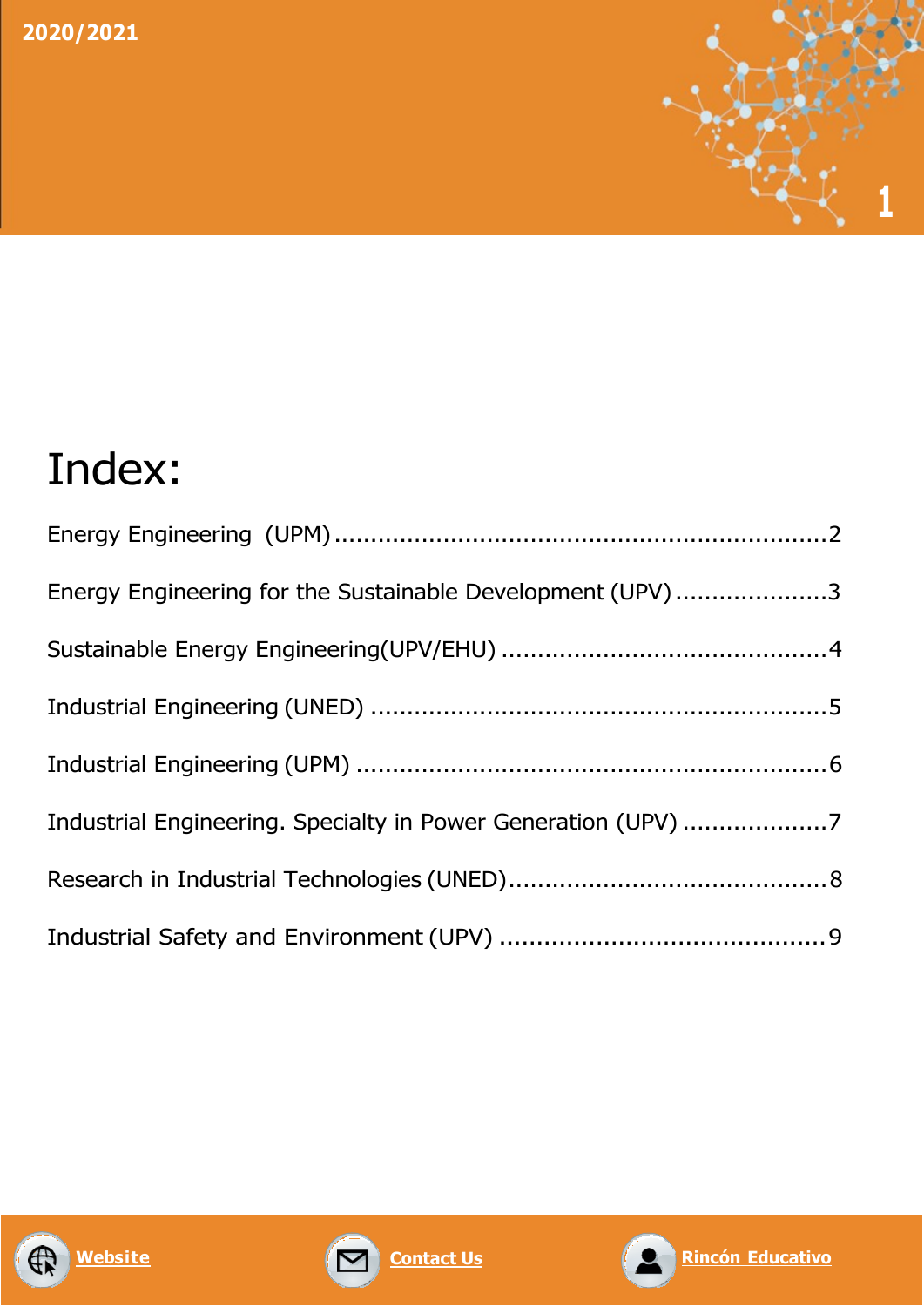# **Master's Degree in Energy Engineering**

# **2**

#### <span id="page-2-0"></span>**Summary**

Its academic goal is to train the future professionals that will build their careers in the energy sector, covering all the topics from energy sources (such as fossil fuels, solar, wind, hydraulic, and nuclear energies) to its applications. It offers five itineraries conceived to complete the specialization in different aspects of the sector: Energy Markets, Energy Resources, Energy Technologies, Renewable Energies and Nuclear Energy.



# **Main information**

| University/Coordinating Institution<br>Department | <b>Technical University of Madrid</b><br><b>School of Industrial Engineering</b>                                                          |
|---------------------------------------------------|-------------------------------------------------------------------------------------------------------------------------------------------|
| Institutions involved in teaching                 | <b>Technical University of Madrid</b>                                                                                                     |
| Location/Faculties                                | School of Industrial Engineering, School<br>of Mining and Energy Engineering and<br>School of Industrial Design and<br><b>Engineering</b> |
| Credits/Teaching hours                            | 90 ECTS                                                                                                                                   |
| Duration                                          | 3 semesters (plus bridging<br>courses if necessary)                                                                                       |
| Type of teaching                                  | In-person                                                                                                                                 |
| <b>Tuition fees</b>                               | 45.02€/ECTS (first enrolment)                                                                                                             |

# **Comments**

This Master's degree allows to access the Doctorate program. It is a competitive degree with respect to the admission and demanding regarding the work required. It consists in 90 ECTS, structured in three semesters: the first one being dedicated to common and general training in the energy field; the second, to specialty training and the third to crosscutting activities.





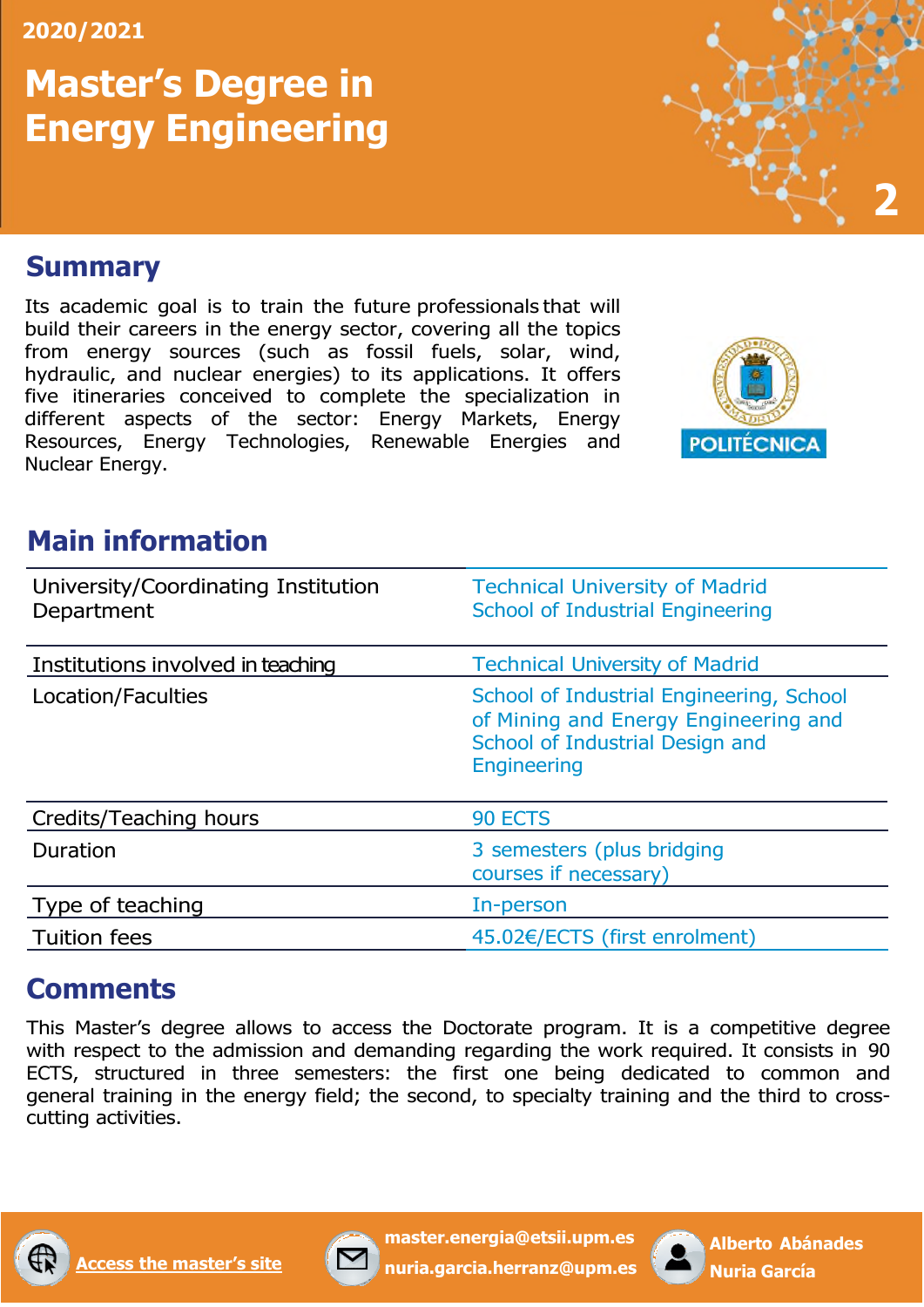# **Master's degree in Energy Engineering for the Sustainable Development**



#### <span id="page-3-0"></span>**Summary**

This Master's degree is structured in a common compulsory module, (33 ECTS) so that the student can acquire the skills defined in the areas of analysis, design and research in the Energy Technology field and a optional module (27 ECTS) that allows the student to extend the knowledge and skills acquired in the compulsory module. A part of the ECTS (up to 9) in this module can also be obtained through internships in a Company, with academic recognition.



## **Main information**

| University/Coordinating Institution<br>Department | Polytechnic University of Valencia. Energy<br><b>Engineering Institute</b> |
|---------------------------------------------------|----------------------------------------------------------------------------|
| Institutions involved in<br>teaching              | Polytechnic University of Valencia. Energy<br><b>Engineering Institute</b> |
| Location/Faculties                                | <b>Chemical and Nuclear Engineering</b><br>Department                      |
| Credits/Teaching hours                            | 90 ECTS                                                                    |
| Duration                                          | 1.5 years                                                                  |
| Type of teaching                                  | In-person                                                                  |
| <b>Tuition fees</b>                               | 39.27€/ECTS                                                                |

#### **Comments**

The admission to this Master's degree is subject to having a solid formation in electrical and mechanic engineering including a general knowldedge of the broad set of existing energy technologies, such as that adquired through the current degrees in Industrial Engineering and Energy Engineering. It is possible to obtain a double degree in foreign prestigious universities, by taking 30 additional ECTS adicionales at the other University.





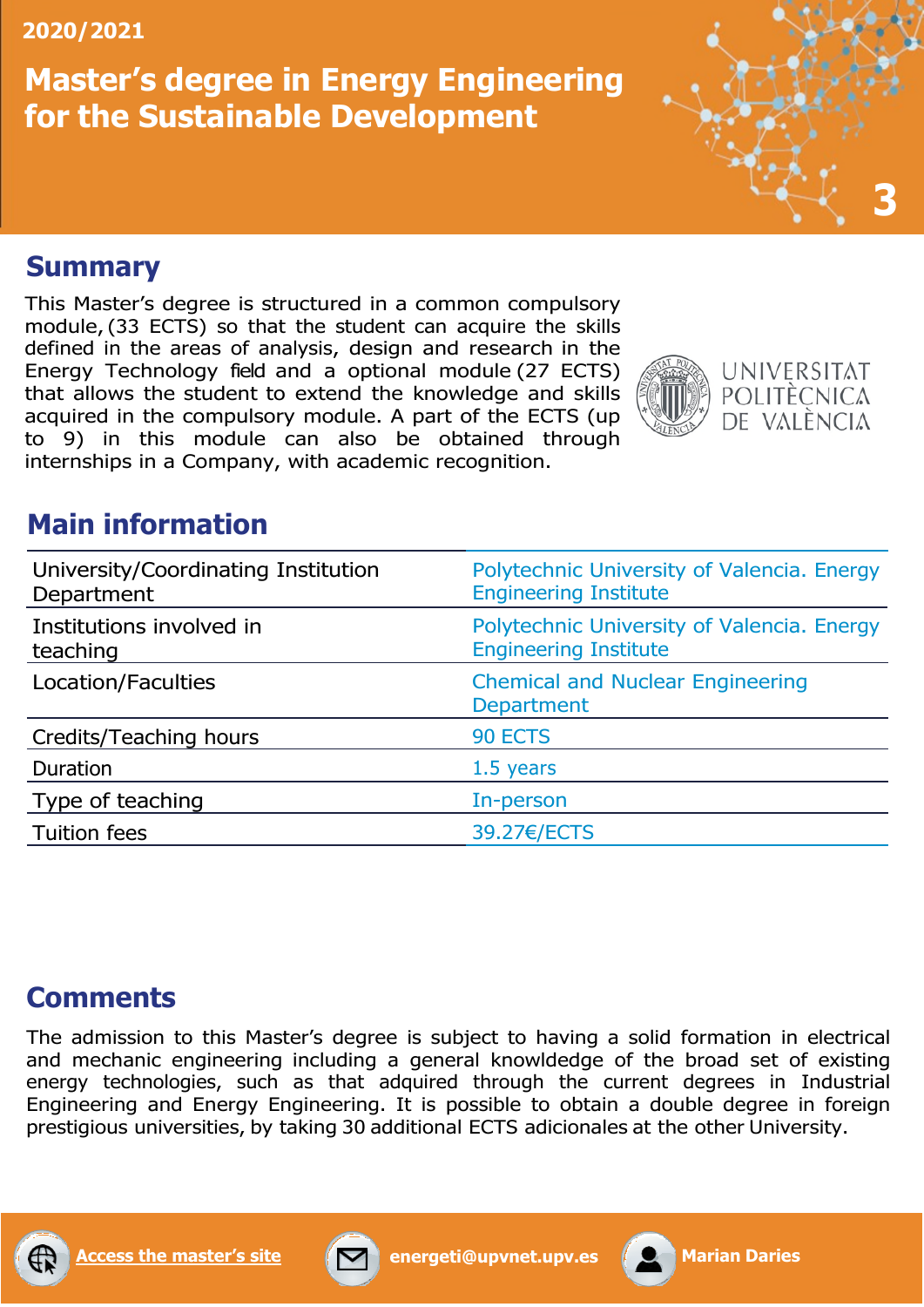# **Master's degree in Sustainable Energy Engineering**



#### <span id="page-4-0"></span>**Summary**

This master's degree is focused on the energy supply and use by (and to) the industrial and social stakeholders, with the purpose of allowing for the maintenance and improvement of the current living standards under the new geopolitical conditions.



Universidad del País Vasco Euskal Herriko Unibertsitatea

# **Main information**

| University/Coordinating Institution<br>Department | University of the Basque Country.<br><b>Nuclear Engineering and Fluidmechanics</b><br><b>Department</b> |
|---------------------------------------------------|---------------------------------------------------------------------------------------------------------|
| Institutions involved in<br>teaching              | University of the Basque Country. Nuclear<br><b>Engineering and Fluidmechanics</b><br><b>Department</b> |
| Location/Faculties                                | School of Engineering of Bilbao                                                                         |
| Credits/Teaching hours                            | 60 ECTS/600 teaching hours                                                                              |
| Duration                                          | 1 academic year                                                                                         |
| Type of teaching                                  | In-person                                                                                               |
| <b>Tuition fees</b>                               | 32.45€/ECTS                                                                                             |

# **Comments**

Approximately 150 people apply for this Master's degree every course. Around 20 people are admitted.

Practically all the students have found a job, in many cases before ending the Master's degree.

Furthermore, some of the students have fractioned the number of credits taken, so as to carry out their studies in two years





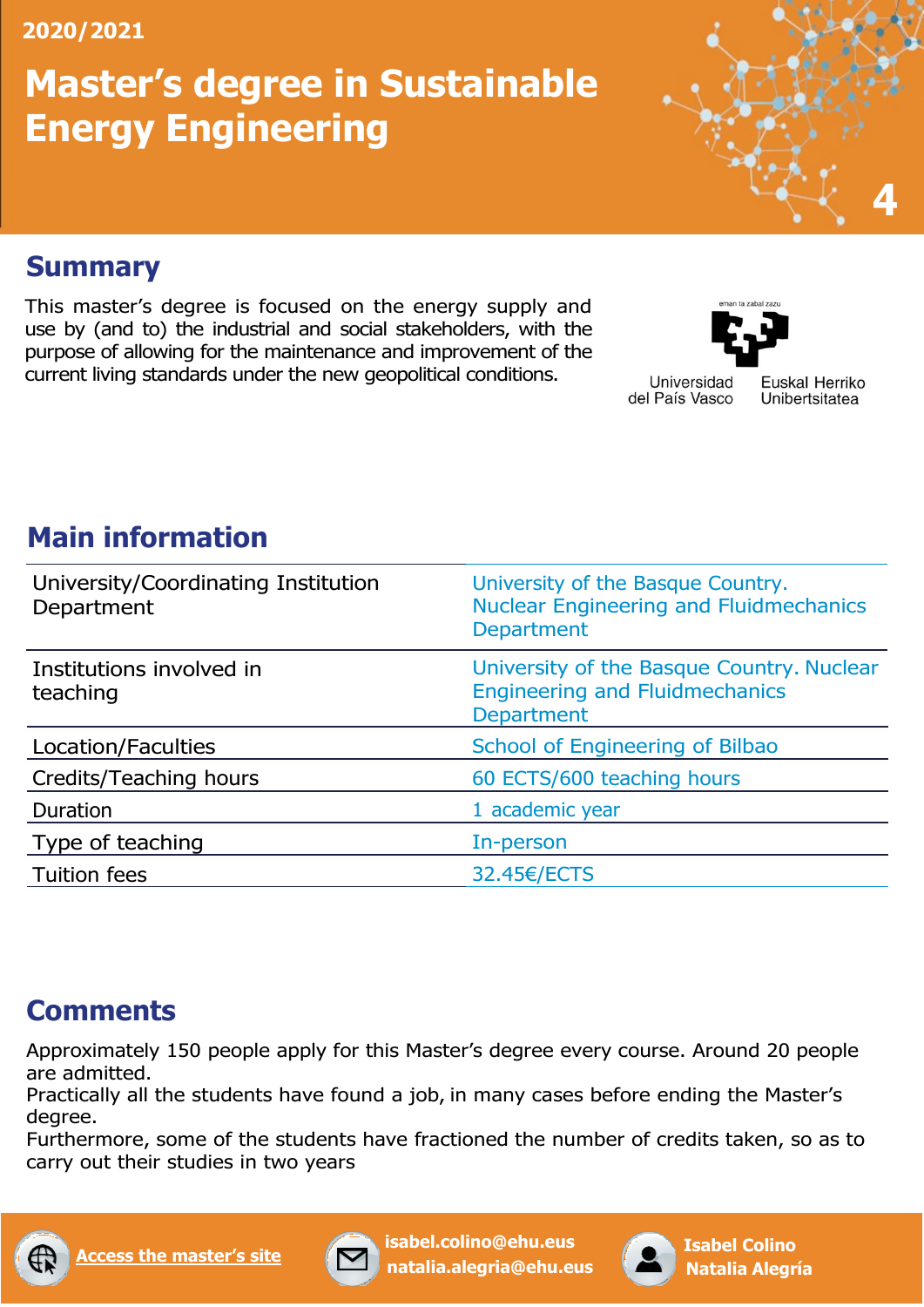# **Master's degree in Industrial Engineering**



#### <span id="page-5-0"></span>**Summary**

Official Master's degree that qualifies for the practice of the profession of Industrial Engineer in Spain, according to the Order CIN/311/2009. It has a specialty in Nuclear Engineering, where, depending on the degree of origin, up to 20 ECTS in nuclearrelated courses can be taken, with the additional possibility of doing the Master's thesis (15 ECTS) on a nuclear engineering subject.

# UNED

# **Main information**

| University/Coordinating Institution<br>Department | <b>Spanish National University of Distance</b><br><b>Education (UNED)</b><br><b>School of Industrial Engineering</b>                                                                                    |
|---------------------------------------------------|---------------------------------------------------------------------------------------------------------------------------------------------------------------------------------------------------------|
| Institution(s) involved in<br>teaching            | <b>Spanish National University of Distance</b><br><b>Education (UNED)</b><br><b>School of Industrial Engineering</b>                                                                                    |
| Location/Faculties                                | Distance learning, except for in-person<br>practical training, which takes place in<br>Madrid.<br>In-person exams in a location chosen by<br>the student (See Associated Centres in<br>Spain or abroad) |
| Credits/Teaching hours                            | <b>120 ECTS</b>                                                                                                                                                                                         |
| Duration                                          | 2 academic courses                                                                                                                                                                                      |
| Type of teaching                                  | Distance learning, except for in-person<br>practical training, which takes place in<br>Madrid. In-person exams. Virtual platform<br>and Student service (remote or in-person<br>in Madrid)              |
| <b>Tuition fees</b>                               | 33.75 €/ECTS (first enrolment, year<br>2020-2021) or see public fees                                                                                                                                    |

# **Comments**





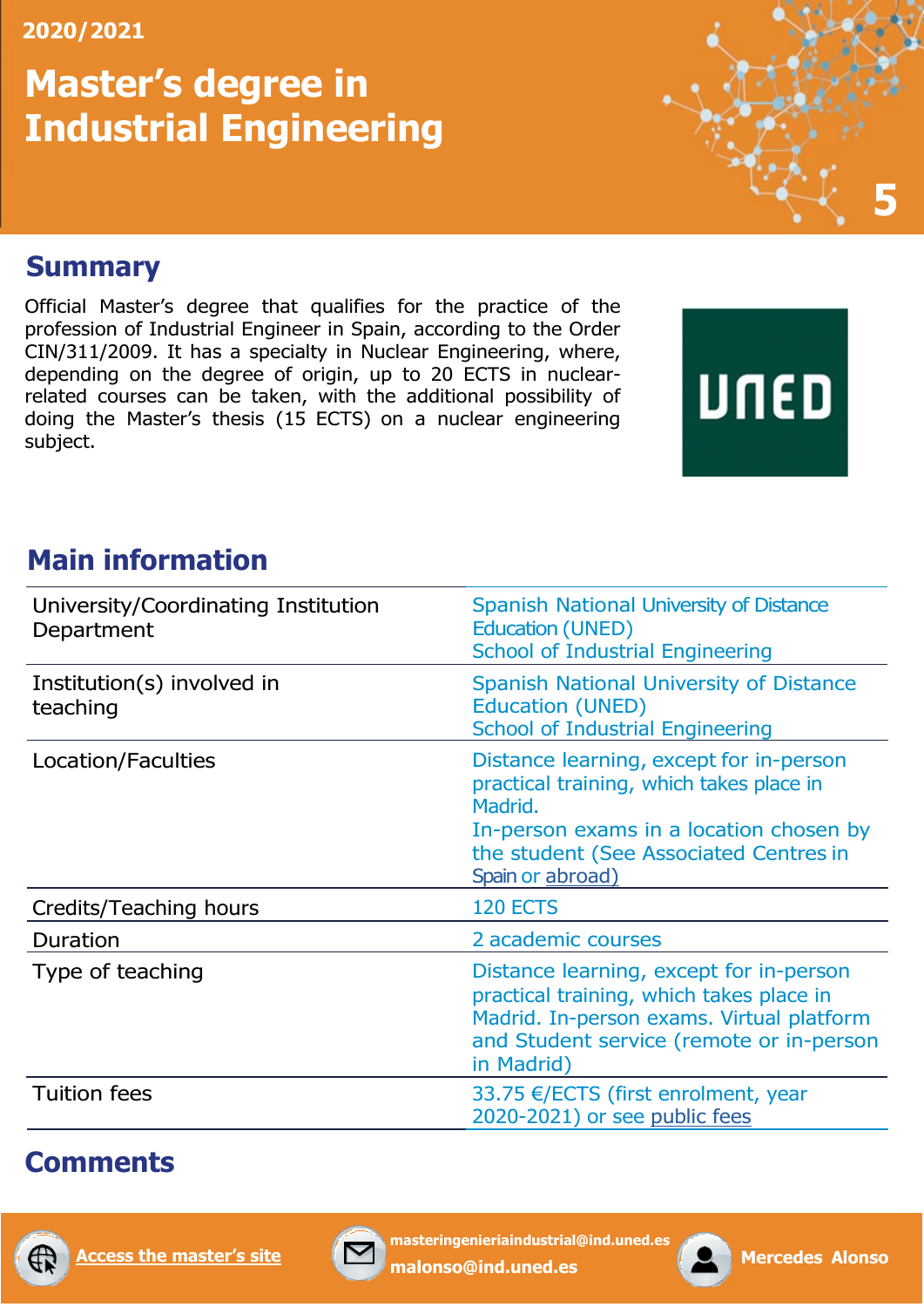# **Master's degree in Industrial Engineering**



#### <span id="page-6-0"></span>**Summary**

This Master's degree has a specialty in Energy Techniques con una intensificación en temas nucleares. The specialty includes 6 compulsory ECTS in specialty courses (Radiation Protection and Nuclear Safety /Radiation Technology) and up to 15 optional ECTS in introduction to doctorate program, with subjects from the Master's degree in Nuclear Science and Technology. Furthermore, the students can take the 12 ECTS "Ingenia-Nuclear" course "Design and Simulation of a Pressurized Water Reactor".



# **Main information**

| University/Coordinating Institution<br>Department | <b>Technical University of Madrid School of</b><br><b>Industrial Engineering</b> |
|---------------------------------------------------|----------------------------------------------------------------------------------|
| Institution(s) involved in<br>teaching            | <b>Technical University of Madrid</b>                                            |
| Location / Faculties                              | <b>School of Industrial Engineering</b><br>(Madrid)                              |
| Credits/Teaching hours                            | <b>120 ECTS</b>                                                                  |
| Duration                                          | 2 academic courses                                                               |
| Type of teaching                                  | In-person                                                                        |
| <b>Tuition fees</b>                               | 29.78€/ECTS (first enrolment, public<br>fees 2020-2021)                          |

# **Comments**

The Master's degree in Industrial Engineering of the Technical University of Madrid is accredited by the Accreditation Board for Engineering and Technology (ABET) and has the EUR-ACE seal of quality.

The students can opt for the "Double Master's degree in Industrial Engineering and Nuclear Science and Technology" with a total of 144 ECTS (only 10 places). This double degree aims at combining the comprehensive training of the Industrial Engineering with the specialization in the field of the energy-related and industrial applications of fission and fusion nuclear power.





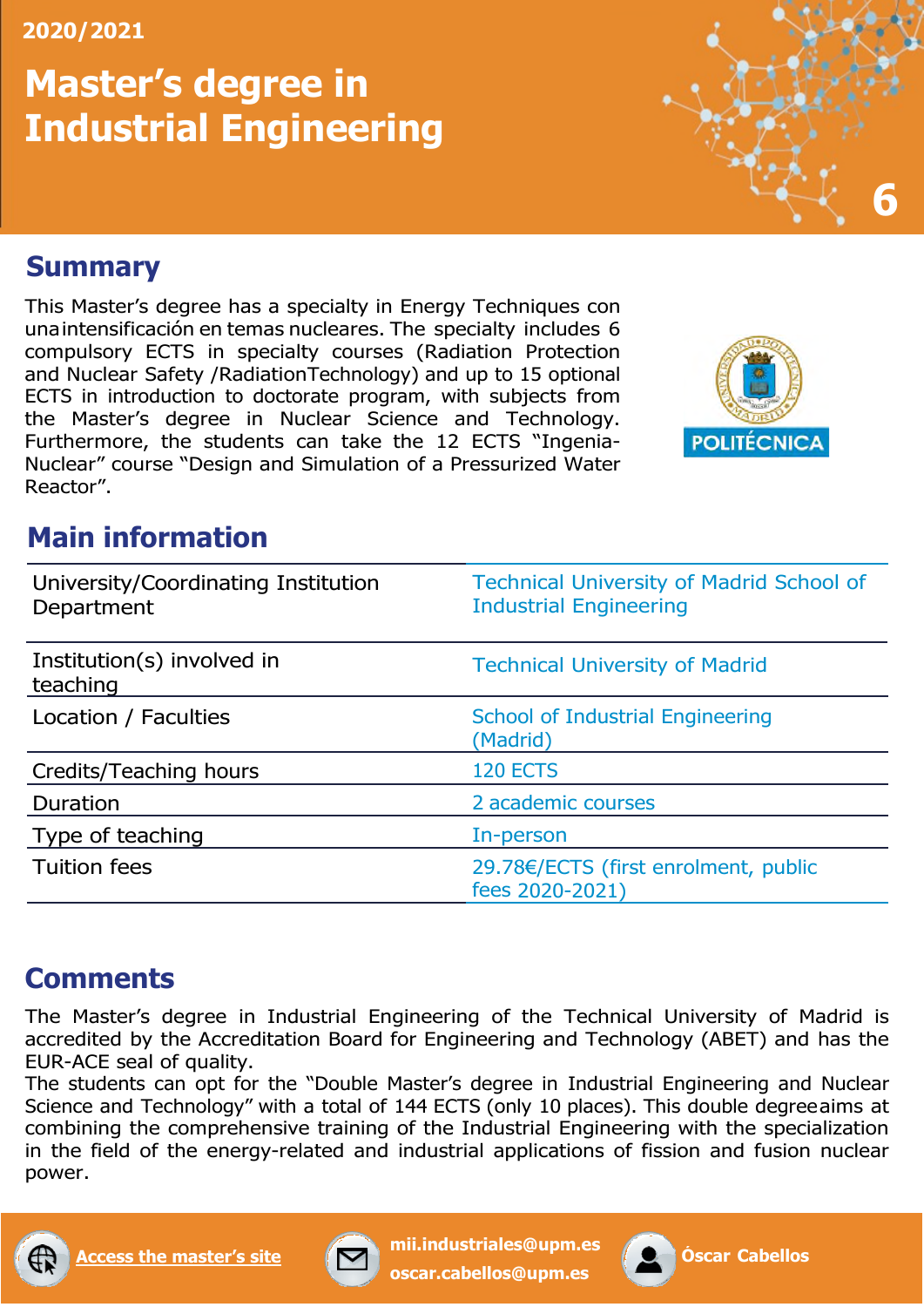# **Master's degree in Industrial Engineering. Specialty in Power Generation**

**Supplementary training in Nuclear Engineering 7**



#### <span id="page-7-0"></span>**Summary**

This master's degree includes the core course "Extension of Energy and Thermal machines", where issues related to twophase flow are addressed.

Moreover, the Power Generation specialty contains the course "Nuclear energy and radiations", which adresses, among others, the following topics: Generation II, III, III+ Nuclear Power Reactors, Advanced Nuclear Power Reactors, Nuclear Safety/ Technological Safeguards, Neutronic diffusion theory.





# **Main information**

| University/Coordinating Institution<br>Department | Polytechnic University of Valencia.<br>School of Industrial Engineering.<br><b>Chemical and Nuclear Engineering</b><br>Department. |
|---------------------------------------------------|------------------------------------------------------------------------------------------------------------------------------------|
| Institution(s) involved in<br>teaching            | Polytechnic University of Valencia                                                                                                 |
| Location / Faculties                              | Polytechnic University of Valencia,<br>Vera Campus, Valencia (Spain)                                                               |
| Credits/Teaching hours                            | <b>120 ECTS</b>                                                                                                                    |
| Duration                                          | 2 academic courses                                                                                                                 |
| Type of teaching                                  | In-person                                                                                                                          |
| <b>Tuition fees</b>                               | See Law 20/2017, from 28 December,<br>by the Generalitat Valenciana<br>(regional authority)                                        |

# **Comments**





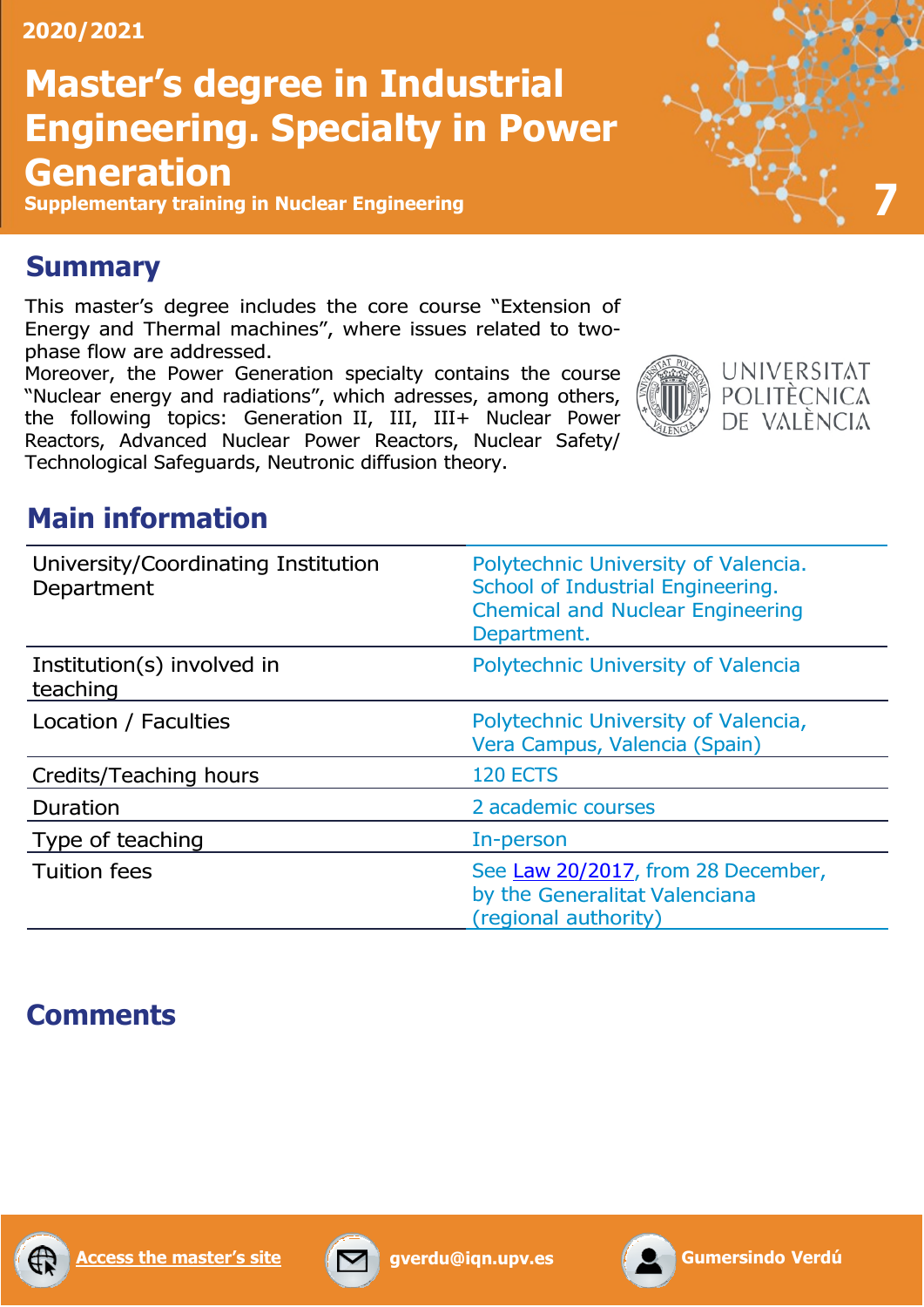# **Master's degree in Research on Industrial Technologies**

#### <span id="page-8-0"></span>**Summary**

This is a master's degree that aims at introducing the student into research activities. It has an itinerary in Energy Engineering with 9 ECTS in compulsory nuclear-related courses, in addition to a 15 ECTS Master's thesis. This thesis may be part of some of the international research programmes in which the reseach group **TECF3IR** takes part, such as ITER, IFMIF-DONES and DEMO. Furthermore, it could serve as the precursor to the Doctoral thesis.

# UNED

**8**

## **Main information**

| University/Coordinating Institution<br>Department | Spanish National University of Distance<br><b>Education (UNED)</b><br><b>School of Industrial Engineering</b>            |
|---------------------------------------------------|--------------------------------------------------------------------------------------------------------------------------|
| Institutions involved in<br>teaching              | Spanish National University of Distance<br>Learning (UNED)<br><b>School of Industrial Engineering</b>                    |
| Location / Faculties                              | Distance learning. On-site exams at the location<br>chosen by the student (See Associated<br>Centres in Spain or abroad) |
| Credits/Teaching hours                            | <b>60 ECTS</b>                                                                                                           |
| Duration                                          | 1 academic year                                                                                                          |
| Type of teaching                                  | Distance learning with on-site exams<br>Virtual platform and Student Service (both<br>remote and in-person, in Madrid)   |
| <b>Tuition fees</b>                               | 35.02 €/ECTS (first enrolment, 2020-<br>2021 course) or see public fees                                                  |

# **Comments**

The three research lines offered in the field of industrial engineering are:

- L.19. Design of accelerator-driven radioactive waste transmutation systems.
- L.20. Radiation protection and safety in the design of high-intensity accelerators directed at simulating radiation damage in nuclear fusion reactor materials.
- L.21. Safety and environmental impact in the design of experimental facilities and conceptual fusion power plants.





**[etsi.posgrado](mailto:etsi.posgradosoficiales@adm.uned.es)[soficiales@adm.uned.es](mailto:soficiales@adm.uned.es) [coor](mailto:coordinadormiti@ind.uned.es)[dinadormiti@ind.uned.es](mailto:dinadormiti@ind.uned.es) [malonso@ind.uned.es](mailto:malonso@ind.uned.es)**

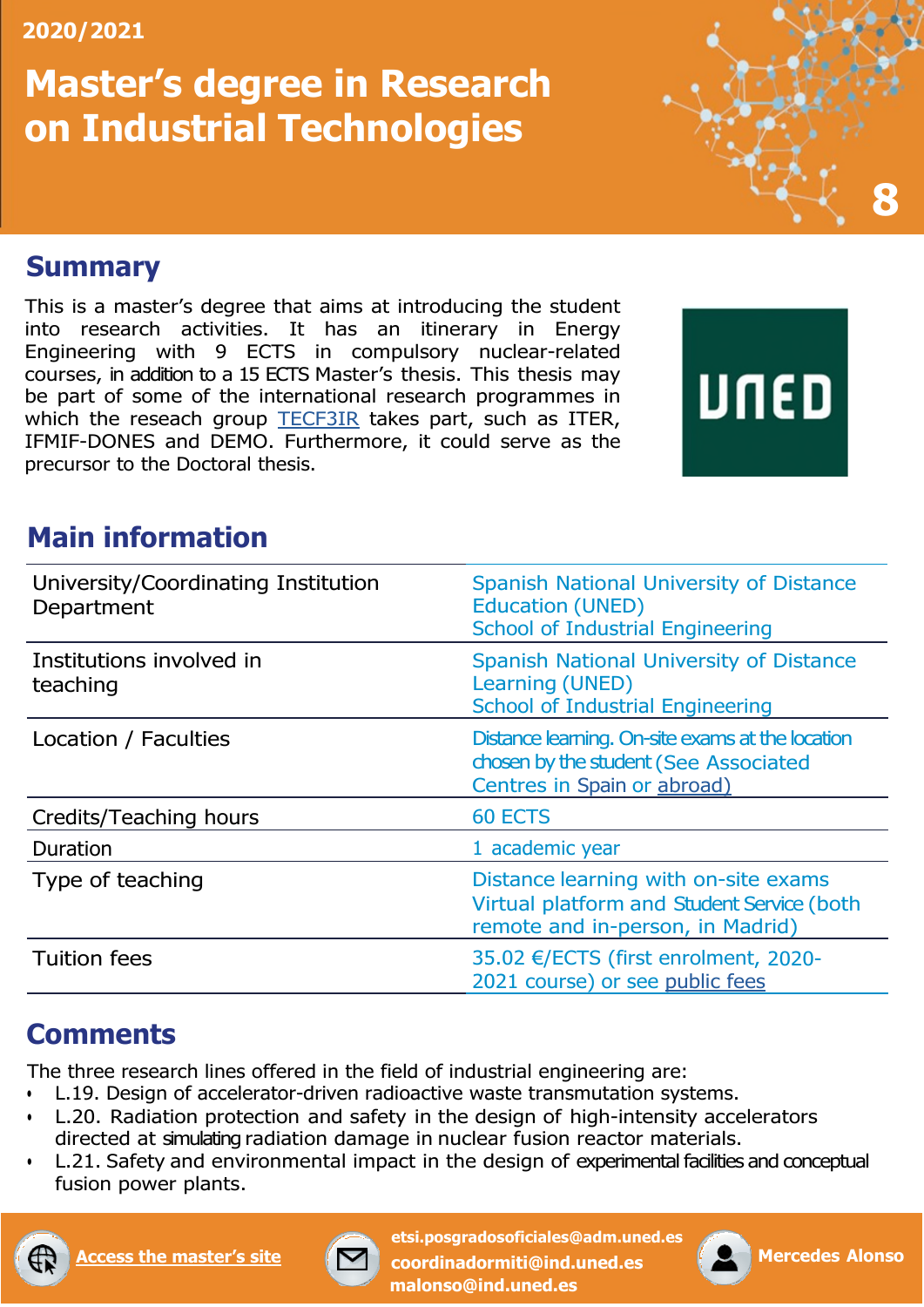# **Máster's degree in Industrial Safety and Environment**



#### <span id="page-9-0"></span>**Summary**

This Master's degree is both profesional and researchoriented, with the following two specialties:

-Industrial Environment, related to the prevention, control and elimination techniques of industrial pollution.

-Nuclear Safety, related with nuclear safety in nuclear power plants, radiation protection at industrial and medical facilities, and with the environmental problems concerning nuclear energy.



# **Main information**

| University/Coordinating Institution<br>Department | Polytechnic University of Valencia.<br><b>Chemical and Nuclear Engineering</b><br><b>Department</b>                                                                                                 |
|---------------------------------------------------|-----------------------------------------------------------------------------------------------------------------------------------------------------------------------------------------------------|
| Institutions involved in<br>teaching              | Polytechnic University of Valencia (Spain);<br>Politecnico de Milano (Italy); University of<br>Applied Sciences, Institute of Physical<br>Chemistry and Radiochemistry (Germany);<br>HE2B (Belgium) |
| Location / Faculties                              | <b>Chemical and Nuclear Engineering</b><br>Department                                                                                                                                               |
| Credits/Teaching hours                            | 60 ECTS/2 semesters                                                                                                                                                                                 |
| Duration                                          | 1 year                                                                                                                                                                                              |
| Type of teaching                                  | In-person                                                                                                                                                                                           |
| <b>Tuition fees</b>                               | 2,356,20€                                                                                                                                                                                           |

# **Comments**

The Nuclear Safety module of the master's degree includes the following specific training courses: Advanced signal analysis, Radiation dosimetry, Methods and applications in radiochemistry, Safety incidents in nuclear reactors, Natural radioactivity Termalhydraulics. Furthermore, within the supplementary training module, the following courses can be taken: Nuclear dynamics, Radioactive facilities, Introduction to two-phase flow and Nuclear energy environmental problems.